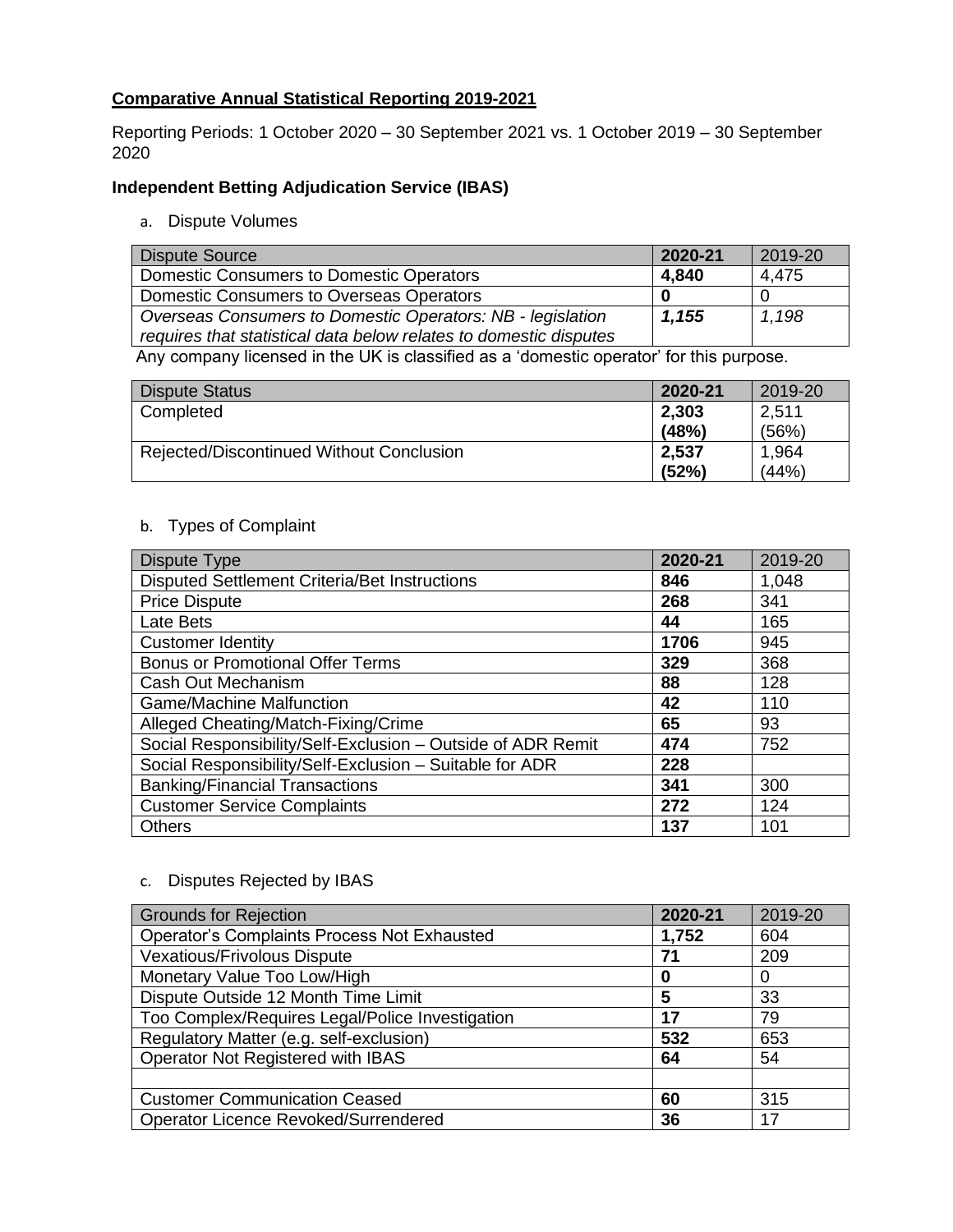## **NOTES ON SECTION C:**

In 2020-21 we reclassified 'grounds for rejection'. Anyone who lodged a claim through IBAS and was unable to provide evidence of the final decision of the company at the end of its internal complaints procedure was classified as 'Operator's Complaints Process Not Exhausted' even if they later informed us that they had agreed a mutually satisfactory resolution to the dispute. 60 customers proactively wrote to IBAS mid-dispute asking for us to discontinue the ADR process.

### d. Dispute Process Discontinuation

| Grounds for Discontinuation (with or without conclusion) | 2020-21 | 2019-20 |
|----------------------------------------------------------|---------|---------|
| <b>Technical/Procedural Discontinuation</b>              |         |         |
| <b>Customer/Operator Communication Ceased</b>            | 60      | 315     |
| Operator Concession or Compromise Agreed (Known)         | 820     | 853     |

### e. Average Dispute Completion Times

| Dispute Completion Time (days)*                       | 2020-21 | 2019-20 |
|-------------------------------------------------------|---------|---------|
| <b>Domestic Disputes</b>                              | 31 days | 51 days |
| Cross-Border Disputes (UK citizen to non-UK operator) | N/A     | N/A     |

\* In accordance with ADR legislation, this is recorded as the time taken from the point at which the dispute file was completed to the point of an adjudication being published. It does not include time taken to gather evidence from both disputing parties.

f. Average Length of Time to Receive Complete Information from Gambling Businesses

| Average Length of Time to Receive Complete Information** | 2020-21 | 2019-20            |
|----------------------------------------------------------|---------|--------------------|
|                                                          | 15 davs | <sup>27</sup> days |

\*\* This measures the number of days from when the first question or questions were asked of the gambling business in relation to a complaint we had received, to the time when the case file was deemed to be complete (and ready to be passed to our adjudication panel).

g. Rate of Compliance with ADR Decisions in Consumer's Favour

| $D = 1$<br>Compliance<br>kate of <i>k</i> | 2020-21 | 2019-20<br>ZU<br>-20 |
|-------------------------------------------|---------|----------------------|
|                                           | 92%     | 100%                 |

h. Professional Cooperation With Other ADR Entities (None at Present)

There are no current cooperating arrangements in place with non-UK EU-based ADR entities

i. Dispute Outcome Statistics

| <b>Dispute Conclusions</b>                               | 2020-21 | 2019-20 |
|----------------------------------------------------------|---------|---------|
| <b>Consumer Complaint Not Upheld</b>                     | 1,276   | 1,350   |
| Consumer-Satisfactory Pre-Ruling Outcome, e.g. by agreed | 820     | 853     |
| settlement or operator concession                        |         |         |
| <b>Consumer Complaint Upheld</b>                         | 207     | 308     |
| % Consumers Receiving ADR Outcome to Satisfaction        | 45%     | 46%     |
|                                                          |         |         |